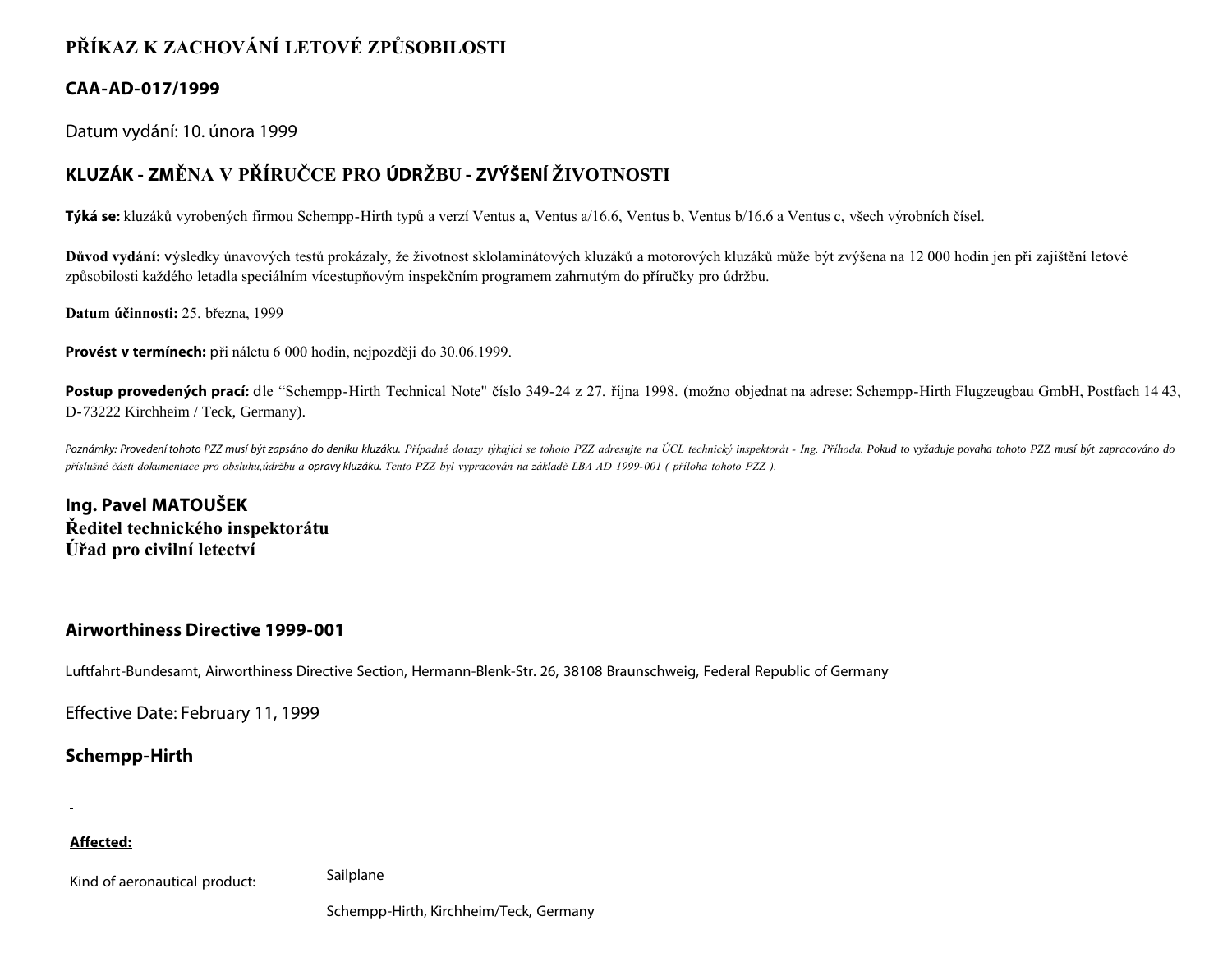Manufacturer:

| Type:                        | Ventus a                                            |
|------------------------------|-----------------------------------------------------|
| Models affected:             | Ventus b, Ventus a/16.6, Ventus b/16.6 and Ventus c |
| Serial numbers affected:     | all                                                 |
| German Type Certificate No.: | 349                                                 |

#### **Subject:**

Extension of the service life

#### **Reason:**

The results of fatique tests (subsequently carried out on wing spar sections) have demonstrated that the time in service of GFRP/CFRP sailplanes and powered sailplanes may be extended to 12000 hours, provided the airworthiness of each individual aircraft is evidenced by a special multi-stage inspection program, which is then to be incorporated into the Maintenance Manual.

#### **Action:**

Exchange of pages into the Maintenance Manual.

## **Compliance:**

Action must be done when reaching a service life of 6000 flight hours, but not later than June 30, 1999.

#### **Technical publication of the manufacturer:**

Schempp-Hirth Technical Note No. 349-24 dated October 27, 1998 which becomes herewith part of this AD and may be obtained from Messrs.:

## Schempp-Hirth Flugzeugbau GmbH Postfach 14 43 73222 Kirchheim / Teck Federal Republik of Germany

Phone: ++49 7021 7298-0, Fax: ++49 7021 7298-191

### **Accomplisishment and log book entry:**

Action to be accomplished by an approved service station and to be checked and entered in the log book by a licensed inspector.

#### **Holders of affected aircraft registered in Germany have to observe the following:**

As a result of the a.m. deficiencies, the airworthiness of the aircraft is affected to such an extent that after the expiry of the a.m. dates the aircraft may be operated only after